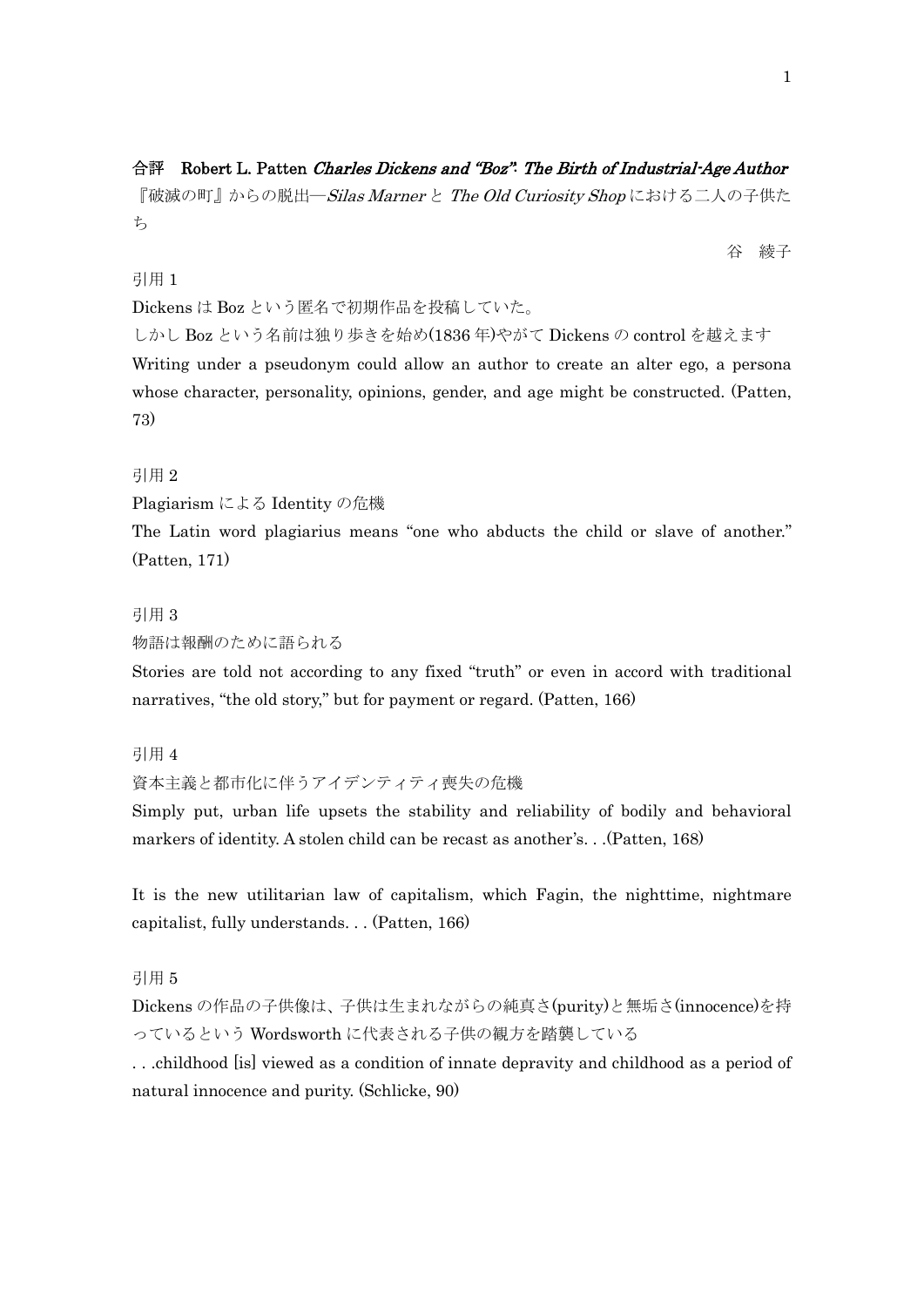## 引用 6

The Old Curiosity Shop における Nell が貨幣経済の価値観に汚染されていない無垢な存在 として描かれている一方で、祖父の方は金銭に心奪われ、本来守りたい対象であったはず の Nell を忘れて、ギャンブルに自己をすり減らしている様子が描かれている。

'I am no gambler,' cried the old man fiercely. 'I call Heaven to witness that I never played for gain of mine, or love of play; that at every piece I staked, I whispered to myself that orphan's name and called on Heaven to bless the venture, which it never did. . .Whom did it prosper? Who were those with whom I played? Men who lived by plunder, profligacy, and riot, squandering their gold in doing ill and propagating vice and evil. My winnings would have been from them, my winning would have been bestowed to the last farthing on a young child whose life they would have sweetened and made happy.' (*The Old Curiosity Shop*, 74)

### 引用 7

#### 老人の自己喪失

. . .but he seemed unable to contemplate their real position more distinctly, and was still the listless, passionless creature, that suffering of mind and body had left him. (*The Old* Curiosity, 91)

#### 引用 8

#### Silas の非人間化

So, year after year, Silas Marner had lived in this solitude, his guineas rising in the iron pot, and his life narrowing and hardening itself more and more into a mere pulsation of desire and satisfaction that had no relation to any other being. . .Strangely Marner's face and figure shrank and bent themselves into a constant mechanical relation to the objects of his life, so that he produced the same sort of impression as a handle or a crooked tube, which has no meaning standing apart. (Silas Marner, 20)

### 引用 9

### 『破滅の町』からの脱出

## 子どもの存在を通して人間性を取り戻していく Silas

. . .the child created fresh and fresh links between his life and the lives from which he had hitherto shrunk continually into narrower isolation. Unlike the gold which needed nothing, and must be worshipped in close-locked solitude. . .Eppie was a creature of endless claims and ever-growing desires, seeking and loving sunshine, and living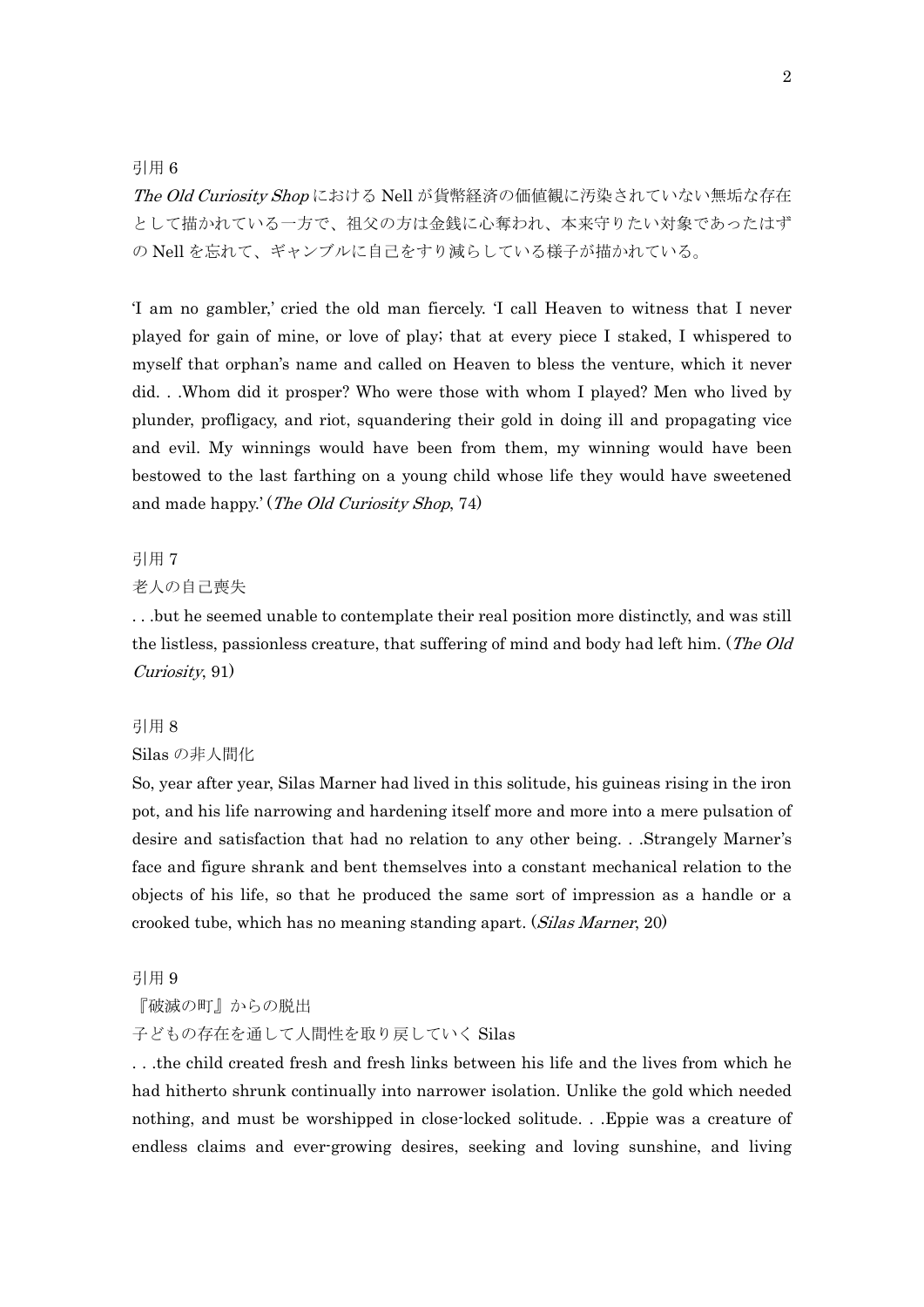sounds, and living movements; (*Silas Marner*, 125)

In old days there were angels who came and took men by the hand and led them away from the city of destruction. We see no white-winged angels now. But yet men are led away from threatening destruction: a hand is put into theirs, which leads them forth gently towards a calm and bright land, so that they look no more backward; and the hand may be a little child's. (Silas Marner 131, emphasis added)

引用 10

Silas の自我の再統一

過去と現在が断片的な点ではなく線としてつなぐことができるようになった様子が描かれ ている。自我の再統一。

. . .as, with reawaking sensibilities, memory also reawakened, he had begun to ponder over the elements of his old faith, and blend them with his new impressions, till he recovered a consciousness of unity between his past and present. The sense of presiding goodness and the human trust which come with all pure peace and joy, had given him a dim impression that there had been some error, some mistake, which had thrown hat dark shadow over the days of his best years. (*Silas Marner*, 142-43)

#### 引用 11

### The Old Curiosity Shop の老人もまた Nell によって『破滅の町』から脱出する

The old man rose from his bed, his forehead bedewed with the cold sweat of fear, and, bending before the child as if she had been an angel messenger sent to lead him where she would, made ready to follow her. She took him by the hand and led him on. (*The Old* Curiosity Shop, 314)

## 引用 12

#### 老人は Nell のおかげで人間性を一部ではあるが取り戻す

Never, no, never once, in one unguarded moment from that time to the end, did any care for himself, any thought of his own comfort, any selfish consideration or regard distract his thoughts from the gentle object of his love. (*The Old Curiosity Shop*, 402)

## 引用 13

### Eppie の前に実の父親 Godfrey 現れる。

Thought had been very busy in Eppie as she listened to the contest between her old long-loved father and this new unfamiliar father who had suddenly come to fill the place